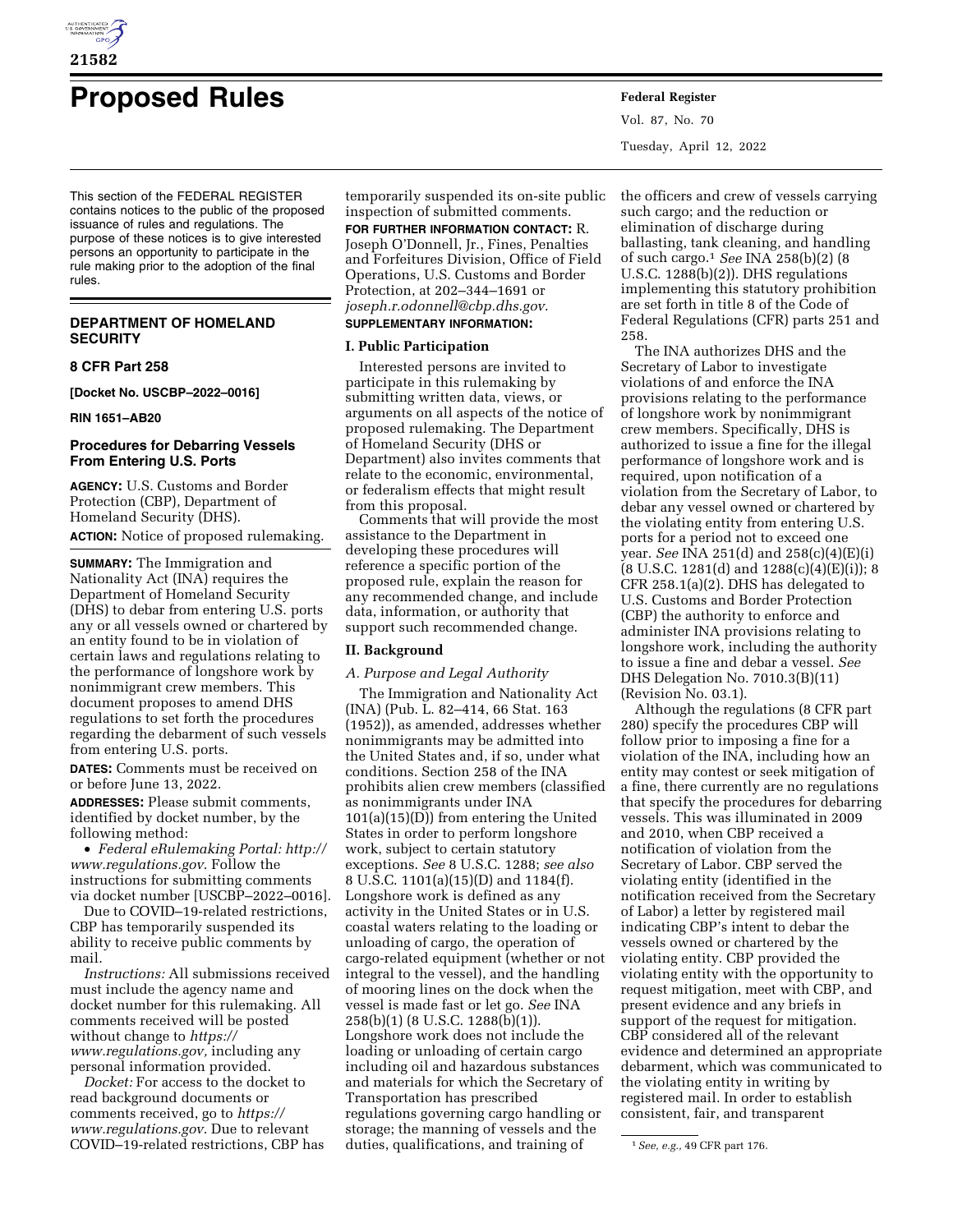debarment procedures, DHS proposes amending 8 CFR part 258 to set forth the debarment procedures. The proposed procedures generally codify the steps CBP took in its 2009 and 2010 debarments, which were the only times CBP has conducted debarments, while clarifying and formalizing the process and procedures for both CBP and the violating entity subject to the debarment.

#### *B. INA Exceptions Authorizing Longshore Work by Nonimmigrant Crew Members*

Subject to certain exceptions, nonimmigrant crew members are prohibited from performing longshore work in the United States or in U.S. coastal waters. *See* INA 258 (8 U.S.C. 1288); 8 CFR 258.1 and 8 CFR 258.2. The exceptions are (1) the prevailing practice exception; (2) the State of Alaska exception; and (3) the reciprocity exception. *See* 8 U.S.C. 1288(c)–(e); 8 CFR 258.2.2 Prior to the performance of longshore work under any of the exceptions, the vessel master or agent who uses nonimmigrant crew members must comply with regulations and procedures of both the Department of Labor (DOL) and CBP. If the Secretary of Labor determines that the entity has failed to follow DOL regulations regarding these statutory exceptions and that a violation has occurred, the DOL will notify CBP as set forth below.

#### DOL Procedures and Enforcement

Pursuant to DOL regulations, in order to invoke either the prevailing practice exception (under certain circumstances) or the State of Alaska exception, the vessel master or agent who uses nonimmigrant crew members must file an attestation with the Secretary of Labor prior to the performance of any longshore work.3 *See* 20 CFR 655.510 and 655.530–655.541. The attestation must specify which exception the vessel master or agent is invoking, contain the required attestation elements, and be accompanied by facts and evidence demonstrating that the particular

exception is applicable. *See* 20 CFR 655.510 and 655.533.

The Secretary of Labor has the authority to investigate alleged violations of the INA relating to the performance of longshore work, including any violations arising out of an attestation. *See* 20 CFR 655.600 and 655.605. If the Secretary of Labor investigates an alleged violation and makes a final determination that the vessel master or agent has failed to meet a condition attested to or has misrepresented a material fact in an attestation, the Secretary must notify CBP of the violation. INA  $258(c)(4)(E)(i)$ and 258(d)(5)(A) (8 U.S.C. 1288(c)(4)(E)(i) and 1288(d)(5)(A)). The Secretary of Labor may also impose a civil monetary penalty for each nonimmigrant crew member with respect to whom there has been a violation of the INA. INA  $258(c)(4)(E)(i)$ (8 U.S.C. 1288(c)(4)(E)(i)); 20 CFR 655.620.

# CBP Procedures and Enforcement

After filing any necessary attestation with the Secretary of Labor, the owner or master of a vessel intending to invoke one of the exceptions must deliver to CBP the Passenger List and Crew List (CBP Form I–418 or its electronic equivalent), indicate that nonimmigrant crew members will perform longshore work, and specify under which exception the work is permitted. *See* 8 CFR 251.1(a)(2) and 258.3. A vessel owner or operator must also submit any documentation required pursuant to 8 CFR 258.2. In order to rely on the exceptions that require an attestation, the vessel master or agent must present to CBP the notification received from the Secretary of Labor that the required attestation has been accepted. 8 CFR 258.2(b)(2)(iii).

Upon notification of a violation from the Secretary of Labor that the vessel master or agent has failed to meet a condition attested to or has misrepresented a material fact in an attestation, CBP is required to debar any vessel or vessels owned or chartered by the violating entity from entering U.S. ports for a period not to exceed one year. INA  $258(c)(4)(E)(i)$  and 258(d)(5)(A) (8 U.S.C. 1288(c)(4)(E)(i) and  $1288(d)(5)(A)$ ).

Additionally, CBP may investigate violations of the INA relating to longshore work and may impose a monetary fine on an owner, agent, consignee, master, or commanding officer who permits nonimmigrant crew members to perform longshore work in a manner inconsistent with the INA. INA 251(d) (8 U.S.C. 1281(d)); 8 CFR  $258.1(a)(2)$ .

#### **III. Proposed Amendments**

This document proposes to add to the regulations the procedures CBP will follow in order to debar vessels from entering U.S. ports after receiving a notification of a violation from the Secretary of Labor pursuant to 8 CFR part 258. The relevant details are provided below.

## *Part 258*

8 CFR part 258 sets forth the regulations regarding the limitations on the performance of longshore work by nonimmigrant crew members. Section 258.1 sets forth the general prohibition of nonimmigrants performing longshore work, other than pursuant to the specified exceptions, and provides definitions. Section 258.2 describes the exceptions under which nonimmigrant crew members may perform longshore work in the United States. Section 258.3 describes the actions a master or agent of a vessel must take in order to rely on one of the exceptions.

In this document, DHS proposes to add a new § 258.4, which will outline procedures for debarring vessels following notification from the Secretary of Labor, including how CBP determines the debarment and how the violating entity may request mitigation. In general, the proposed debarment procedures would require CBP to issue a notice of intent to debar, which would be served on the violating entity. CBP would also provide an opportunity for the violating entity to file an answer, submit documentary evidence, and request a mitigation meeting with CBP. The proposed procedures also require CBP to issue a final order of debarment. The details of proposed § 258.4 are set forth below.

#### *A. Definitions Applicable to CBP's Debarment Proceedings*

Proposed paragraph (a) sets forth definitions for the following terms for purposes of CBP's debarment proceedings: Good cause, mitigation, and mitigation meeting. Good cause, for purposes of extending the deadline for filing an answer in CBP's debarment proceedings, would include instances in which the violating entity is experiencing technical difficulties affecting its ability to receive, process, or transmit relevant information or data; natural disasters that affect the violating entity's ability to retrieve, process, or transmit relevant information or data; or, other instances in which CBP, in its discretion, determines an undue hardship warrants an extension of the deadline for filing an answer. A mitigation meeting, for purposes of

<sup>2</sup>The exceptions are set forth in the Department of Labor regulations in title 20 of the CFR. For information on the reciprocity exception, see 20 CFR 655.500(a)(1)(i). For information on the prevailing practice exception, see 20 CFR 655.510. For information on the State of Alaska exception, see 20 CFR 655.530–655.541.

<sup>3</sup>An attestation is required in order to invoke the prevailing practice exception when there is no collective bargaining agreement or when the Secretary of Labor has announced that an attestation is required to use an automated selfunloading conveyor belt or vacuum-actuated system. *See* 8 U.S.C. 1288(c)(1)(A)(i) and 1288(c)(1)(B); 20 CFR 655.500(b)(2), 655.510(a), and 655.520.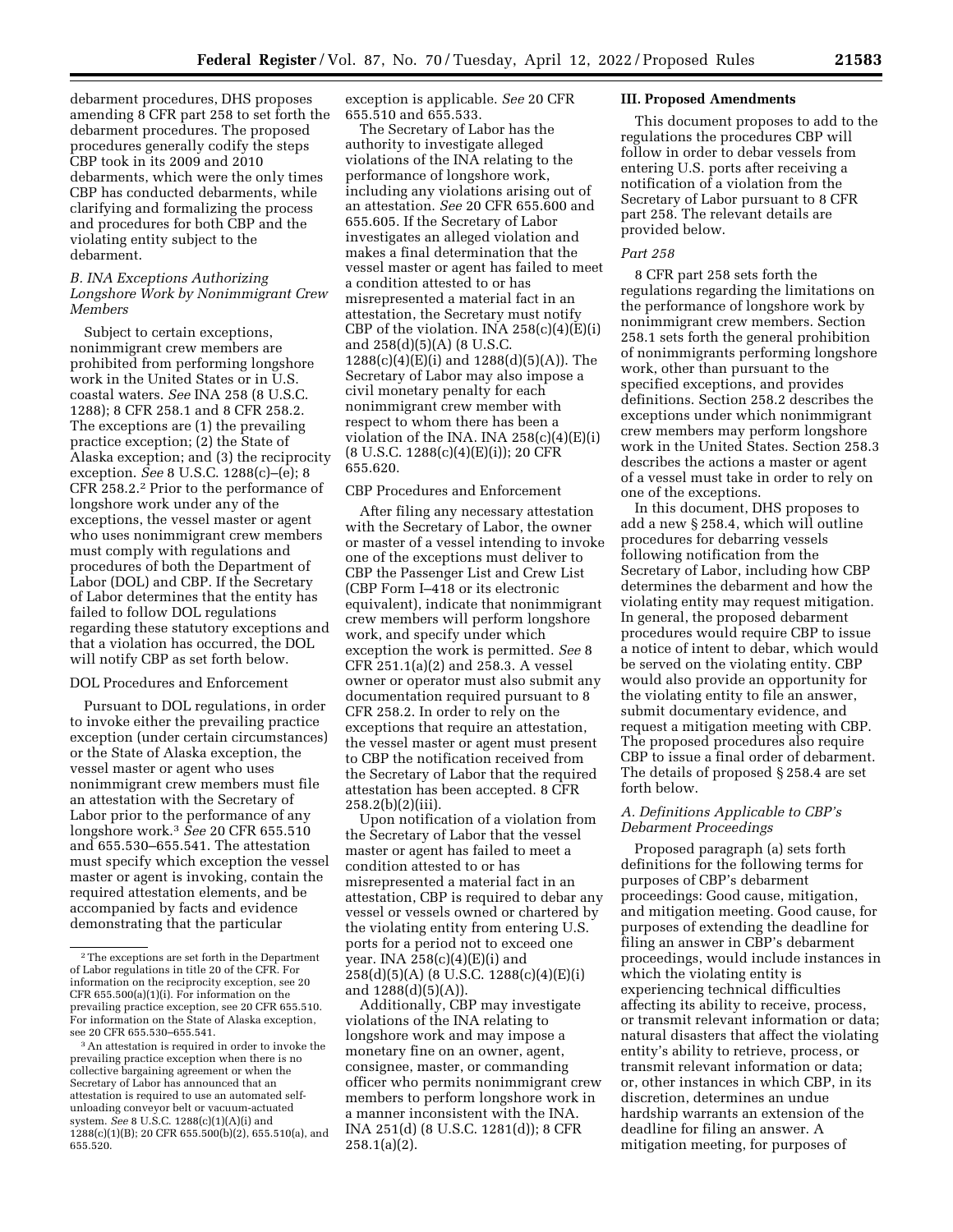CBP's debarment proceedings, would be a personal appearance before a designated CBP official in which representatives of the violating entity can provide information and explain why CBP should mitigate the debarment. Mitigation in a debarment proceeding would mean determining the length of the debarment, the ports covered by the debarment, and the vessels subject to the debarment. It does not include revocation of the requirement to debar.

#### *B. Notice of Intent To Debar*

Proposed paragraph (b) sets forth the procedures pertaining to the issuance of a notice of intent to debar and specifies the information to be included in such notice and the rights of the violating entity. It provides that CBP will cause the notice of intent to debar to be served on the entity subject to the debarment by a method that demonstrates receipt by the addressee, such as certified mail with return receipt or express courier delivery, and provides that the date of service is the date of receipt.

It further provides that the notice of intent to debar will include the following information: The proposed period of debarment, not to exceed one year; the ports covered by the proposed debarment; a brief explanation of CBP's reasons for the proposed debarment; and the applicable statutory and regulatory authority for the proposed debarment. The notice will also notify the entity subject to the proposed debarment that it may file an answer and request a mitigation meeting and will set forth the procedures for doing so. The notice of intent to debar will also notify the violating entity that in the absence of a timely filed answer, the proposed debarment will become final 30 days after service of the notice of intent to debar.

# *C. Answer; Request for Mitigation Meeting*

Proposed paragraph (c) covers the procedures relating to filing an answer and supporting documentation with CBP and requesting mitigation and a mitigation meeting. It provides that all notifications and correspondences between CBP and the violating entity with respect to the debarment proceedings will be done in writing and transmitted using certified mail or express courier.4 It further provides that an entity that receives a notice of intent to debar will have 30 days from service of the notice to file an answer with CBP, but permits CBP, in its discretion, to extend the deadline for filing an answer up to an additional 30 days upon a showing of good cause.5 It further provides that the answer must be filed by the entity identified in the notice of intent to debar, or its authorized representative. The answer must be dated, typewritten or legibly written, signed under oath, and include the address at which the entity, or its authorized representative, desires to receive further communications. The answer must set forth specific reasons why the proposed debarment should be mitigated and state whether a mitigation meeting is requested.6 It further specifies that a mitigation meeting will be conducted if the entity subject to the proposed debarment requests one or if directed at any time by CBP.7

Proposed paragraph (c) also provides that if an entity requests mitigation, it must submit to CBP both an answer and documentary evidence in support of the request for mitigation. The entity is also permitted to file a brief in support of any arguments made. If a mitigation meeting is requested, the entity may present evidence in support of any request for mitigation at that time. CBP can require that the answer and any supporting documentation be in English or be accompanied by an English translation, certified by a competent translator.8

#### *D. Disposition of Case*

Proposed paragraph (d) states how CBP will determine a final order of debarment for each case. Specifically, proposed paragraph (d) states that if an entity that receives service of a notice of intent to debar does not timely file an answer or if the entity admits the

6A violating entity may mitigate its length of debarment by showing that a specific period of debarment would have a negative impact on the U.S. economy and/or U.S. citizens/consumers. Examples of this would include showing that a specific period of business activity (*i.e.,* fishing season) would be negatively impacted if a vessel were debarred, or that a vessel will be transporting produce or a type of perishable consumer good to the United States within a specific time frame for which debarment would be detrimental.

7The violating entity may request a mitigation meeting to mitigate the length of the debarment period, the ports covered by the debarment, and the number of vessels subject to the debarment.

8*See, e.g.,* 8 CFR 204.1(f)(3), 274a.2(b)(1)(i)(A). *See also* 8 CFR 1003.33 (Department of Justice Executive Office for Immigration Review's rule on documents submitted to the immigration court).

allegations and does not request mitigation or a mitigation meeting, the proposed debarment will automatically become a final order of debarment 30 days after service of the notice of intent to debar. If CBP grants a good cause extension to the deadline for filing an answer, but no answer is timely filed, the proposed debarment will automatically become a final order of debarment when the time for filing an answer expires. If an entity timely files an answer that requests mitigation or a mitigation meeting, CBP will determine a final debarment and will issue to the entity a final order of debarment in writing. No appeal from a final order of debarment will be available.

#### *E. Debarment*

Proposed paragraph (e) states that CBP will determine a proposed debarment or a final debarment by considering the information received from the Secretary of Labor in the notice of violation, any evidence or arguments timely presented by the entity subject to the debarment, and any other relevant factors.9 Other relevant factors include, but are not limited to, the entity's previous history of violations of any provision of the INA, the number of U.S. workers adversely affected by the violation, the gravity of the violation, the entity's efforts to comply in good faith with regulatory and statutory requirements governing performance of longshore work by nonimmigrant crew members, the entity's remedial efforts and commitment to future compliance, the extent of the entity's cooperation with the investigation, and the entity's financial gain/loss due to the violation. CBP will also consider the potential financial loss, injury, or adverse effect to other parties, including U.S. workers, likely to result from the debarment, including whether the debarment is likely to result in the loss of job opportunities for U.S. workers.

CBP will submit final orders of debarment to all U.S. ports of entry, prohibiting entry of the violating entity's vessel(s) during the debarment. CBP will send a notice of final order to each violating entity. CBP will also send a notice of final order to any entity that has submitted a request to CBP of interest in the debarment proceeding.

<sup>4</sup>A notice of intent to debar will debar only one violating entity. If there is more than one violating entity, separate notices will be issued to each.

<sup>5</sup> Good cause, for purposes of extending the deadline for filing an answer, includes: Technical difficulties or natural disasters that affect the violating entity's ability to receive, process, or transmit relevant information or data; or other instances in which CBP, in its discretion, determines an undue hardship on the violating entity warrants an extension of the deadline for filing an answer.

<sup>9</sup>The information received from the Secretary of Labor, evidence or arguments timely presented by the entity subject to the debarment, and any other relevant factors that CBP considers in its determination of the debarment will be disclosed in its final determination of debarment to the violating entity.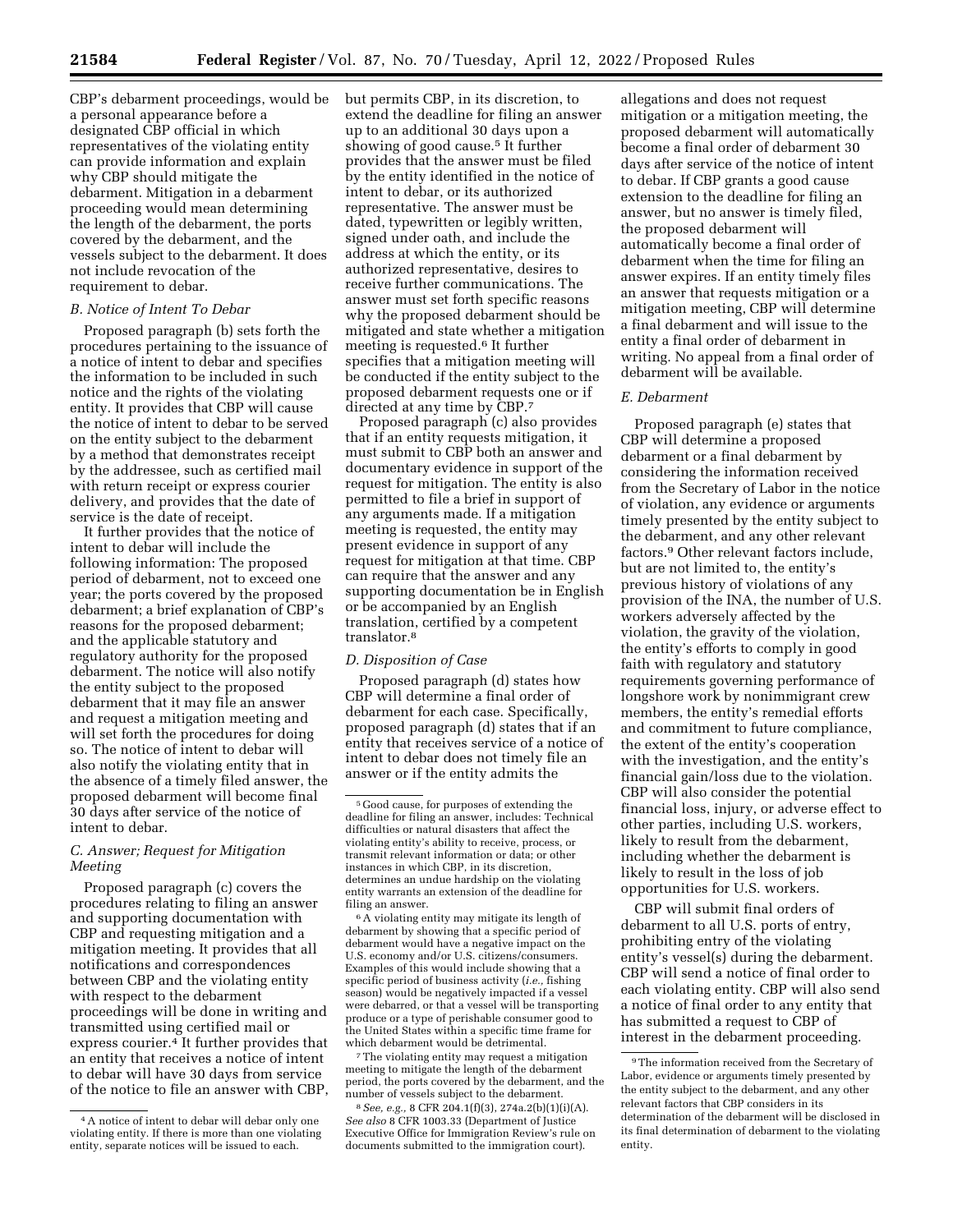# *F. Notice of Completion of Debarment and Record*

Proposed paragraph (f) states that upon completion of the debarment, CBP will send a notice to all interested parties, including the entity subject to the debarment and the relevant U.S. ports of entry, that the entity subject to the debarment has completed the debarment and is once again permitted to enter U.S. ports. Additionally, proposed paragraph (g) states that CBP will keep a complete record of the debarment proceedings. CBP will retain the records for 5 years, after which the records will be sent to the National Archives. Records retention and access to records will conform to the Records Retention Schedule and Freedom of Information Act.

#### **IV. Statutory and Regulatory Analysis**

#### *A. Executive Orders 12866 and 13563*

Executive Orders 13563 and 12866 direct agencies to assess the costs and benefits of available regulatory alternatives and, if regulation is necessary, to select regulatory approaches that maximize net benefits (including potential economic, environmental, public health and safety effects, distributive impacts, and equity). Executive Order 13563 emphasizes the importance of quantifying both costs and benefits, of reducing costs, of harmonizing rules, and of promoting flexibility. This rule is not a ''significant regulatory action,'' under section 3(f) of Executive Order 12866. Accordingly, the Office of Management and Budget (OMB) has not reviewed this regulation.

Pursuant to section 258 of the INA, CBP is required to debar vessels. This rule does not create that requirement. Rather, this proposed rule would codify and clarify existing practice, with some exceptions, that CBP follows in carrying out that requirement. Accordingly, even without this rule, CBP still has the authority to debar vessels. This rule is being proposed to avoid confusion and to have, in writing, a clear and consistent process for the debarment of vessels.

CBP has debarred vessels in only two instances in the agency's recorded history, in 2009 and 2010. As described above, the proposed rule would generally codify the procedures CBP followed when debarring vessels in 2009 and 2010, with changes only to the type of mail service CBP uses to serve notices of intent to debar. The process CBP follows for debarring vessels is not changing as a result of this rule. Therefore, this rule has no economic impact on violating entities.

#### *B. Regulatory Flexibility Act*

The Regulatory Flexibility Act (5 U.S.C. 601 *et seq.*), as amended by the Small Business Regulatory Enforcement and Fairness Act of 1996, requires agencies to assess the impact of regulations on small entities. A small entity may be a small business (defined as any independently owned and operated business not dominant in its field that qualifies as a small business per the Small Business Act); a small notfor-profit organization; or a small governmental jurisdiction (locality with fewer than 50,000 people). As explained above, pursuant to section 258 of the INA, CBP is required to debar vessels. This rule does not create that requirement. Rather, this proposed rule would codify and clarify the existing procedures, with some exceptions, that CBP follows in carrying out that requirement. These procedures are seldom used as CBP has debarred vessels in only two instances—in 2009 and in 2010. Furthermore, CBP is generally adopting existing practices, and costs to violating entities would not change as a result of this rule. Therefore, CBP certifies that this rule will not have a significant economic impact on a substantial number of small entities.

#### *C. Paperwork Reduction Act*

The Paperwork Reduction Act (PRA) of 1995 (44 U.S.C. 3507(d)) requires that CBP consider the impact of paperwork and other information collection burdens imposed on the public. An agency may not conduct, and a person is not required to respond to, a collection of information unless the collection of information displays a valid control number assigned by the Office of Management and Budget. There is no information collection associated with this proposed rule, so the provisions of the PRA do not apply.10

# **V. Signing Authority**

This proposed regulation is being issued in accordance with 19 CFR 0.2(a) pertaining to the Secretary of Homeland Security's authority (or that of his delegate) to approve regulations that are not related to customs revenue functions.

#### **List of Subjects in 8 CFR Part 258**

Aliens, Longshore and harbor workers, Reporting and recordkeeping requirements, Seaman.

# **Proposed Regulatory Amendments**

# **Amendments to the Regulations**

For the reasons stated in the preamble, DHS proposes to amend part 258 of title 8 CFR (8 CFR part 258) as set forth below.

#### **PART 258—LIMITATIONS ON PERFORMANCE OF LONGSHORE WORK BY ALIEN CREWMEN**

■ 1. The authority citation for part 258 continues to read as follows:

**Authority:** 8 U.S.C. 1101, 1103, 1281; 8 CFR part 2.

■ 2. Add § 258.4 to read as follows:

#### **§ 258.4 Debarment of vessels.**

(a) *Definitions.* The following definitions apply throughout this section:

*Good cause,* for purposes of extending the deadline for filing an answer, include: Technical difficulties or natural disasters that affect the violating entity's ability to receive, process, or transmit relevant information or data; or other instances in which CBP, in its discretion, determines that an undue hardship on the violating entity warrants an extension of the deadline for filing an answer.

*Mitigation* in a debarment proceeding means determining the length of the debarment, the ports covered by the debarment, and the vessels subject to the debarment. It does not include revocation of the requirement to debar.

*Mitigation meeting* is a personal appearance before a designated CBP official in which representatives of the violating entity can provide information and explain why CBP should mitigate the debarment.

(b) *Notice of intent to debar*—(1) *Issuance of notice.* Upon receipt of a notice of violation from the Secretary of Labor pursuant to section 258 of the Immigration and Nationality Act (8 U.S.C.  $1288(c)(4)(E)(i)$ , CBP will serve a notice of intent to debar on the entity subject to the notice of violation, as provided in paragraph (b)(3) of this section.

(2) *Contents of notice.* The notice of intent to debar will include the following:

(i) The proposed period of debarment, not to exceed 1 year;

(ii) The ports covered by the proposed debarment;

(iii) A brief explanation of the reasons for the proposed debarment;

(iv) The statutory and regulatory authority for the proposed debarment;

(v) A statement that the entity subject to the debarment may file an answer and request a mitigation meeting pursuant to paragraph (c) of this section;

<sup>10</sup>The required DOL attestations are covered by OMB Control Number 1205–0309.